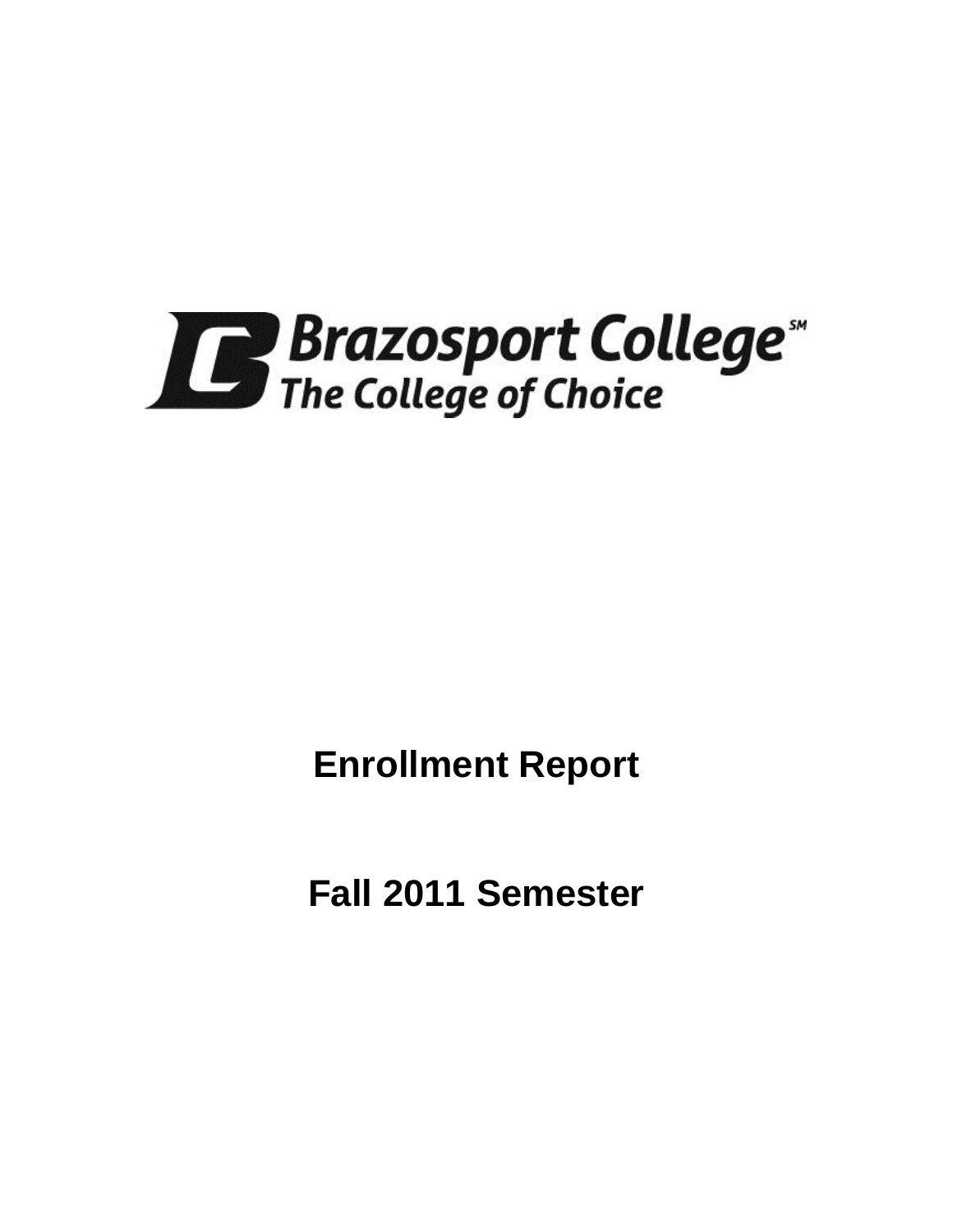# **Semester Report – Fall 2011 Table of Contents**

| Table 15A Enrollment by Department/Technical Program Page 7 |  |
|-------------------------------------------------------------|--|
| Table 15B Enrollment by Department/Academic ProgramPage 7   |  |
|                                                             |  |
|                                                             |  |
|                                                             |  |
|                                                             |  |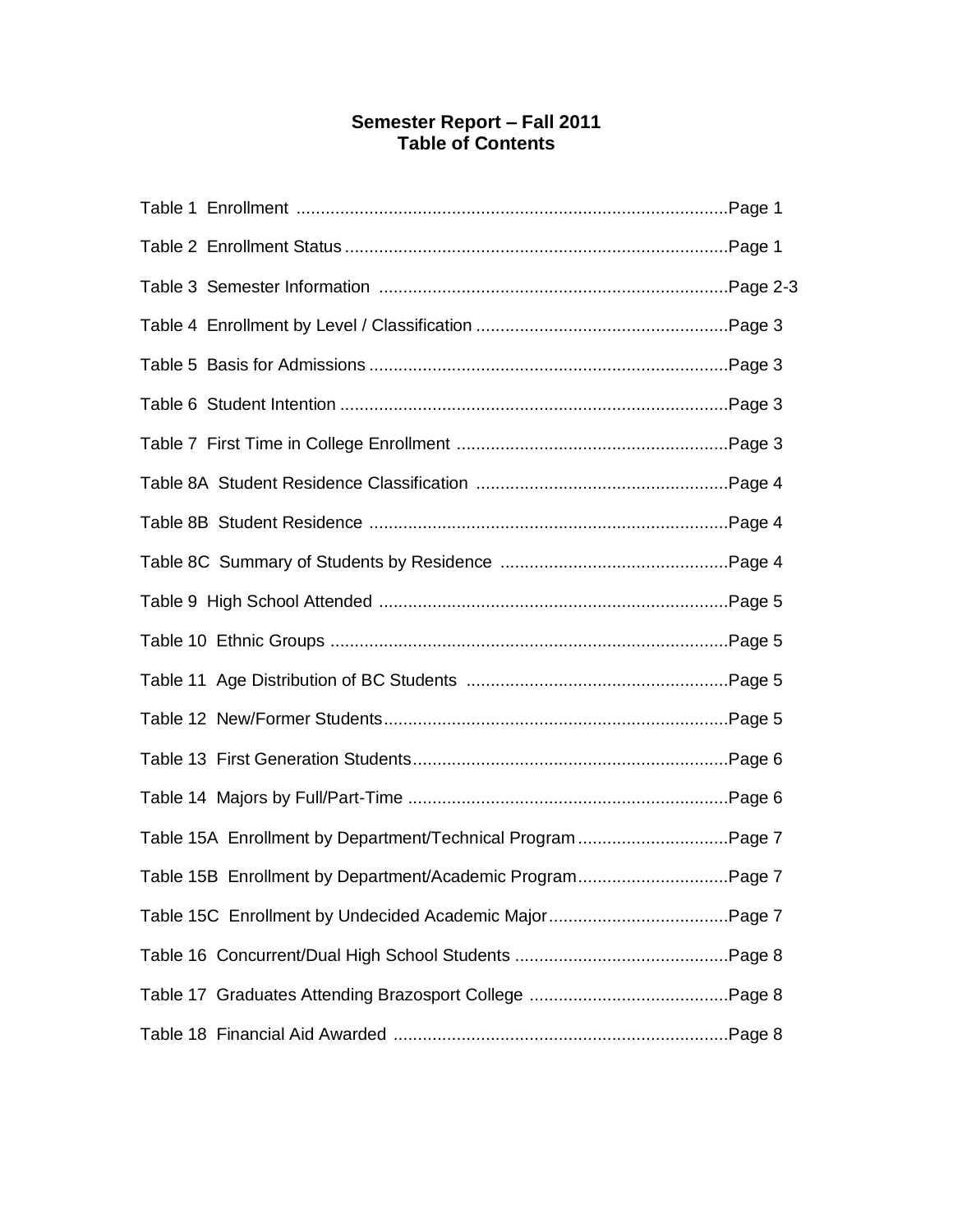# **Semester Report Fall 2011**

#### **Table 1 Enrollment**

#### **Credit Program**

| Campus – Regular Students            | 4.194 |
|--------------------------------------|-------|
| Flexible Entry (8 Duplicated)        |       |
| <b>Total Enrolled (Unduplicated)</b> | 4207  |

## **Non-Credit Program**

# **Total Headcount**

| Credit Program     | 194   |
|--------------------|-------|
| Non-credit Program | 895   |
| <b>Grand Total</b> | 5.089 |

#### **Full-time Student Equivalent**

| Full-time student equivalent (FTSE)                 | 2,903 |
|-----------------------------------------------------|-------|
| Found by dividing total credit hours (34,836) by 12 |       |

**Table 2**

### **Enrollment Status Part-Time/Full-Time**

|        | <b>Full-Time</b> | Part-Time* | Total | %     |
|--------|------------------|------------|-------|-------|
| Male   | 542              | .503       | 2,045 | 48.8  |
| Female | 607              | .542       | 2,149 | 51.2  |
| Total  | 149              | 3,045      | 4,194 | 100.C |

\*Part-Time – Less than 12 semester hours in fall semester.

# **Enrollment Status Day Student/Night Student**

|             | No.   | %             |
|-------------|-------|---------------|
| Day         | 1,700 | ⊾40           |
| Night       | 745   | Ω<br>–<br>. 0 |
| <b>Both</b> | 1,749 | .             |
| Total       | 4,194 | 100           |

Note: "Both" includes students enrolled in distance learning classes as well as students enrolled in day and night classes.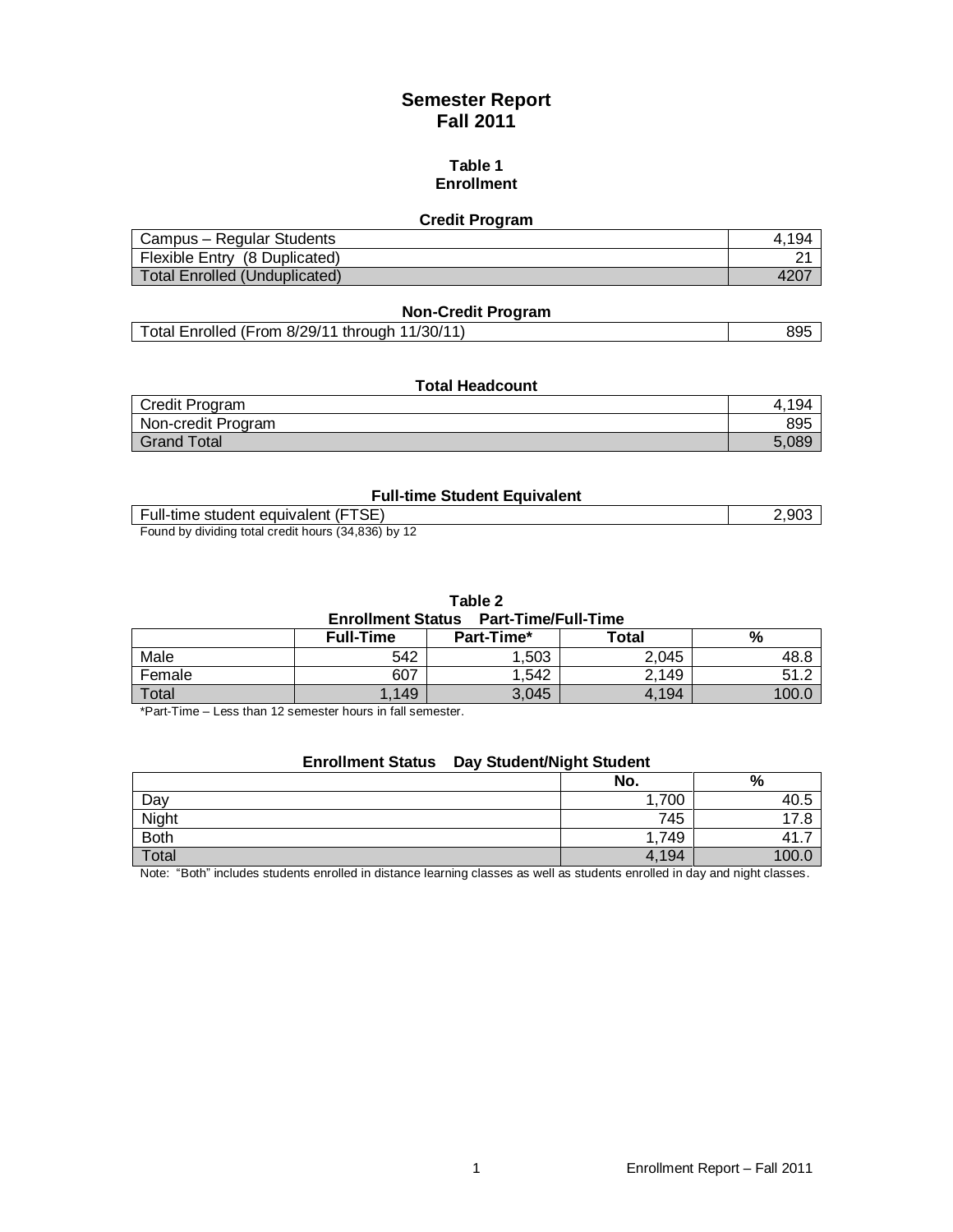## **Table 3 Semester Information**

| <b>Headcount</b>                                                  |      |       |                   |  |  |
|-------------------------------------------------------------------|------|-------|-------------------|--|--|
| <b>Flexible Entry</b><br>Regular<br>Total<br><b>State Reports</b> |      |       |                   |  |  |
| 4.194                                                             | ົາ 1 | 4.215 | 4.21 <sub>5</sub> |  |  |

| <b>Semester Credit Hours</b> |                                        |          |            |               |  |
|------------------------------|----------------------------------------|----------|------------|---------------|--|
|                              | <b>Vocational-</b><br><b>Technical</b> | Academic | <b>BAT</b> | <b>Totals</b> |  |
| Regular                      | 9,526                                  | 24,740   | 488        | 34,754        |  |
| <b>Flexible Entry</b>        | 82                                     |          | 0          | 82            |  |
| Total                        | 9,608                                  | 24,740   | 488        | 34,836        |  |
|                              |                                        |          |            |               |  |
| In-District                  | 8,743                                  | 19,158   | 138        | 28,039        |  |
| Out-of-District              | 865                                    | 5,582    | 350        | 6,797         |  |

**Totals 9,608 24,740 488 34,836** Note: In/Out-of-District status is determined by where a course is taught.

#### **Semester Contact Hours**

|                | <b>Vocational-</b><br><b>Technical</b> | Academic | <b>BAT</b> | <b>Totals</b> |
|----------------|----------------------------------------|----------|------------|---------------|
| Regular        | 277,088                                | 452.816  | 7,808      | 737.712       |
| Flexible Entry | .504                                   |          |            | 1.504         |
| Total          | 278,592                                | 452,816  | 7,808      | 739,216       |

| In-District     | 247.984 | 357.616 | 2,208 | 607.808      |
|-----------------|---------|---------|-------|--------------|
| Out-of-District | 30,608  | 95.200  | 5.600 | .408<br>131. |
| <b>Totals</b>   | 278,592 | 452,816 | 7,808 | 739.216      |

Note: In/Out-of-District status is determined by where a course is taught.

#### **Semester Credit Hours By Student Tuition Residency Code**

|                 | <b>Vocational-</b><br><b>Technical</b> | Academic -<br><b>BAT</b> | <b>Totals</b> |
|-----------------|----------------------------------------|--------------------------|---------------|
| In-District     | 5.373                                  | 14,566                   | 19,938        |
| Out-of-District | 4.235                                  | 10,662                   | 14,898        |
| Totals          | 9,608                                  | 25,228                   | 34,836        |

Note: BAT hours are included in Academic credit hours.

#### **Semester Contact Hours By Student Tuition Residency Code**

|                 | <b>Vocational-</b><br><b>Technical</b> | Academic -<br>BAT | <b>Totals</b> |
|-----------------|----------------------------------------|-------------------|---------------|
| In-District     | 155.852                                | 269.216           | 425,068       |
| Out-of-District | 122.740                                | 191.408           | 314.148       |
| <b>Totals</b>   | 278,592                                | 460.624           | 739,216       |

Note: BAT hours are included in Academic contact hours.

#### **Distance Learning Semester Contact Hours**

| <u> Jinvolvi Jinuavi nijang</u> |            |  |  |  |
|---------------------------------|------------|--|--|--|
| Internet                        | 85,312     |  |  |  |
| <b>VCT</b>                      | 952,       |  |  |  |
| <b>Total</b>                    | ,264<br>07 |  |  |  |

Note: These contact hour totals do not include hybrid/blended course hours.

The distance learning contact hours are included in semester contact hours.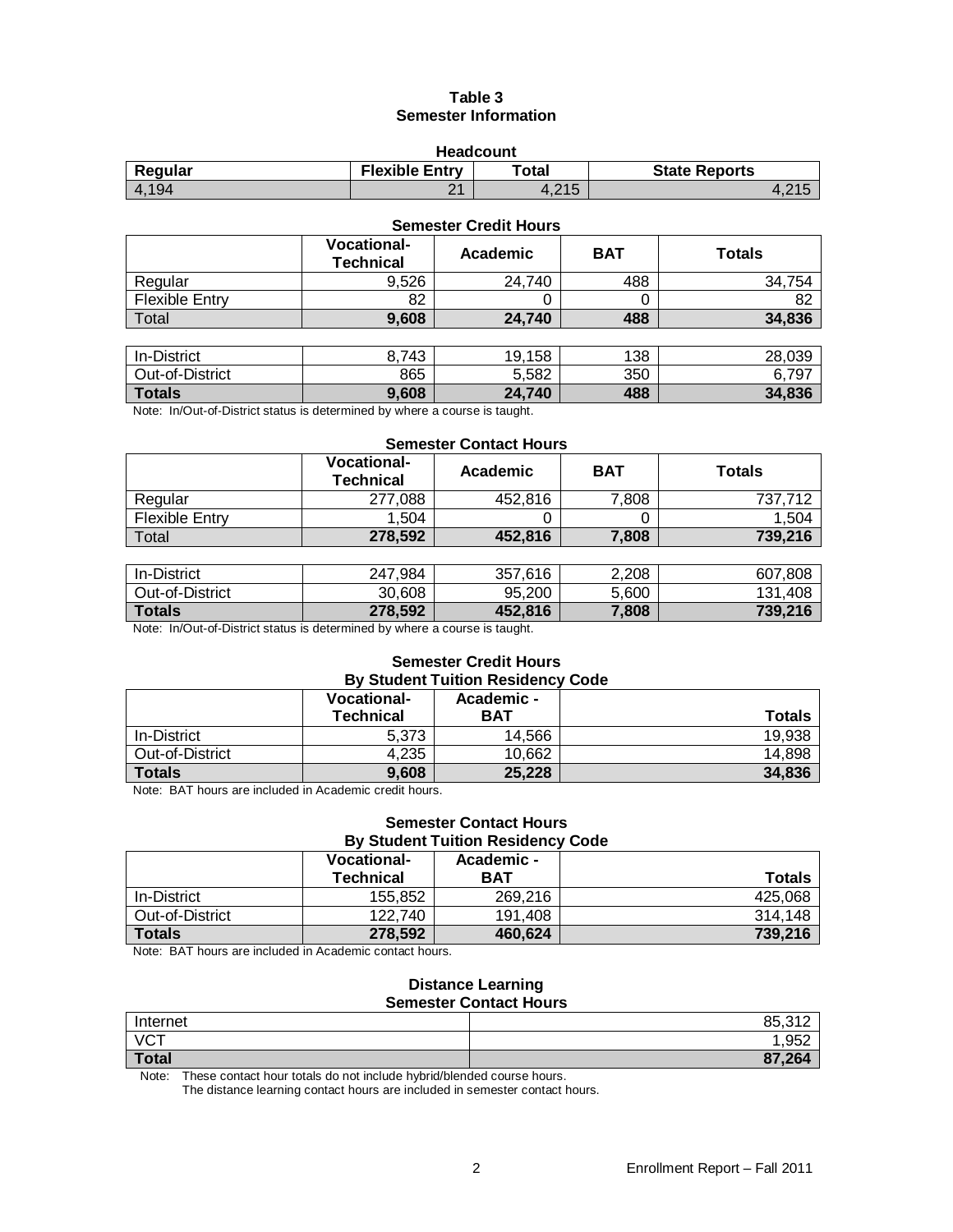#### **Table 3 Semester Information Contact hours** *NOT* **funded**

| Developmental Hours               | .440   |
|-----------------------------------|--------|
| Academic Hours (Three-peat rule)  | 9.040  |
| Technical Hours (Three-peat rule) | 2.512  |
| Total                             | 12.992 |

| <b>Enrollment by Level / Classification</b> |       |       |       |       |  |  |
|---------------------------------------------|-------|-------|-------|-------|--|--|
| <b>Male</b><br>Total<br>%<br><b>Female</b>  |       |       |       |       |  |  |
| Freshman: First Yr (less than 24 hours)     | 1.318 | 1,387 | 2.705 | 64.5  |  |  |
| Sophomore: Second Yr (24-59 hours)          | 538   | 547   | 1.085 | 25.9  |  |  |
| Unclassified (60 or more hours)             | 189   | 215   | 404   | 9.6   |  |  |
| Total                                       | 2,045 | 2.149 | 4.194 | 100.0 |  |  |

**Table 4**

**Table 5**

**Basis for Admissions for Student Body**

|                             | No.   | $\%$   |  |
|-----------------------------|-------|--------|--|
| <b>High School Graduate</b> | 482   | 11.5   |  |
| Individual Approval         | 587   | 14.0   |  |
| G.E.D.                      | 115   | 2.7    |  |
| <b>Former Student</b>       | 2,767 | 66.0   |  |
| College Transfer            | 243   | 5.8    |  |
| Unknown                     |       | 0.0    |  |
| Total                       | 4.194 | 100  በ |  |

#### **Table 6 Student Intention Why Students Attend Brazosport College**

|                            | No.   | $\%$  |  |
|----------------------------|-------|-------|--|
| Earn an Associate's Degree | 922   | 22.0  |  |
| Earn a Certificate         | 1,003 | 23.9  |  |
| Earn Credits for Transfer  | 1,552 | 37.0  |  |
| Job Skills                 | 17    | 0.4   |  |
| <b>Personal Enrichment</b> | 101   | 2.4   |  |
| Did Not Respond            | 599   | 14.3  |  |
| Total                      | 4,194 | 100.0 |  |

#### **Table 7 First Time in College Enrollment**

|        | No. | %     |  |
|--------|-----|-------|--|
| Male   | 349 | 55.0  |  |
| Female | 286 | 45.0  |  |
| Total  | 635 | 100.0 |  |

Note: FTIC excludes transfer students.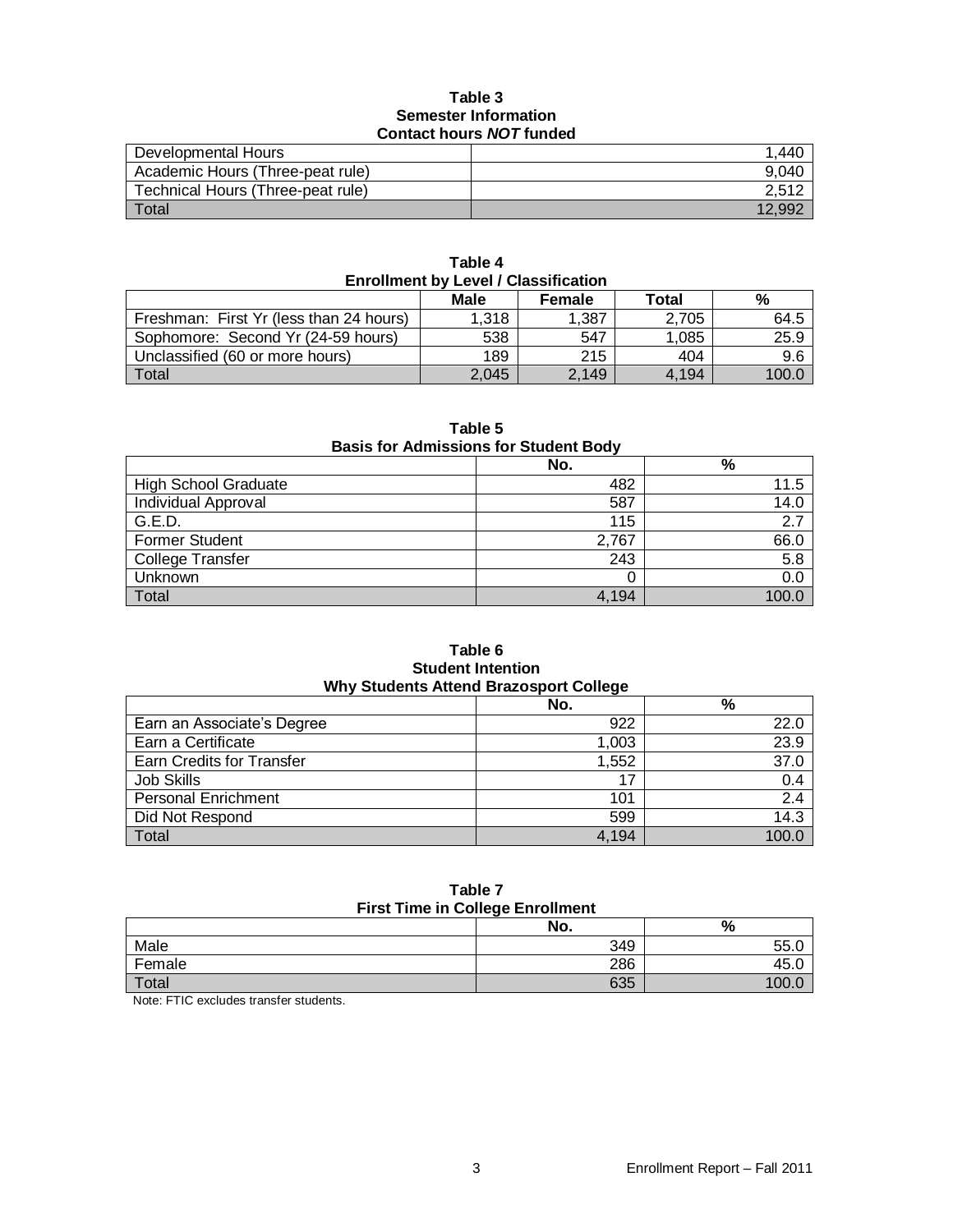| Table 8A                                |  |  |
|-----------------------------------------|--|--|
| <b>Student Residence Classification</b> |  |  |

|                 | No.   | %    |  |
|-----------------|-------|------|--|
| In-District     | 2,452 | 58.5 |  |
| Out-of-District | 1,718 | 41.0 |  |
| Out-of-State    | 18    | 0.4  |  |
| Foreign         |       |      |  |
| Total           | 4.194 |      |  |

### **Table 8B Student Residence**

| <b>City</b>            | No.   | $\%$  |
|------------------------|-------|-------|
| Angleton               | 722   | 17.2  |
| <b>Brazoria</b>        | 342   | 8.2   |
| Clute                  | 658   | 15.7  |
| Danbury                | 26    | 0.6   |
| Freeport               | 506   | 12.1  |
| Lake Jackson           | 1,302 | 31.0  |
| Sweeny                 | 205   | 4.9   |
| West Columbia          | 168   | 4.0   |
| <b>Other Residence</b> | 265   | 6.3   |
| <b>Total Students</b>  | 4,194 | 100.0 |

**Table 8C Summary of Students by Residence**

|                          |                 |        | Summary of Students by Residence |                |         |
|--------------------------|-----------------|--------|----------------------------------|----------------|---------|
| <b>Residence</b>         | No.             | ℅      | <b>Residence</b>                 | No.            | %       |
| <b>Austin County</b>     |                 | .02%   | Alaska                           | 1              | .02%    |
| <b>Bexar County</b>      | 1               | .02%   | Arkansas                         | 1              | .02%    |
| <b>Brazoria County</b>   | 4,003           | 95.45% | California                       | $\overline{2}$ | .05%    |
| <b>Brazos County</b>     | $\overline{2}$  | .05%   | Louisiana                        | $\overline{2}$ | .05%    |
| Calhoun County           | 1               | .02%   | <b>New Mexico</b>                | 3              | .07%    |
| <b>Culberson County</b>  | 1               | .02%   | New York                         | 1              | .02%    |
| Dawson County            | 1               | .02%   | North Carolina                   | $\overline{2}$ | .05%    |
| Fort Bend County         | 10              | .24%   | Pennsylvania                     | 1              | .02%    |
| <b>Galveston County</b>  | 10              | .24%   | South Carolina                   | 1              | .02%    |
| Harris County            | 12 <sub>2</sub> | .29%   | Tennessee                        | 1              | .02%    |
| Matagorda County         | 118             | 2.81%  | Vermont                          | 1              | .02%    |
| Montgomery County        | 1               | .02%   | Wyoming                          | $\overline{2}$ | .05%    |
| San Jacinto County       | 1               | .02%   |                                  |                |         |
| San Patricio County      | 1               | .02%   | Chile                            | 1              | .02%    |
| <b>Tarrant County</b>    | 1               | .02%   | Mexico                           | 5              | .12%    |
| <b>Titus County</b>      | 1               | .02%   | <b>Total</b>                     | 4,194          | 100.00% |
| <b>Walker County</b>     | 1               | .02%   |                                  |                |         |
| <b>Washington County</b> | 1               | .02%   |                                  |                |         |
| <b>Wharton County</b>    | 3               | .07%   |                                  |                |         |

| <b>Residence</b>  | No.            | ℅       |
|-------------------|----------------|---------|
| Alaska            | 1              | .02%    |
| Arkansas          | 1              | .02%    |
| California        | $\overline{2}$ | .05%    |
| Louisiana         | $\overline{2}$ | .05%    |
| <b>New Mexico</b> | 3              | .07%    |
| New York          | 1              | .02%    |
| North Carolina    | $\overline{2}$ | .05%    |
| Pennsylvania      | 1              | .02%    |
| South Carolina    | 1              | .02%    |
| Tennessee         | 1              | .02%    |
| Vermont           | 1              | .02%    |
| Wyoming           | $\overline{2}$ | .05%    |
|                   |                |         |
| Chile             | 1              | .02%    |
| Mexico            | 5              | .12%    |
| <b>Total</b>      | 4,194          | 100.00% |

Includes students that pay C & D coded tuition.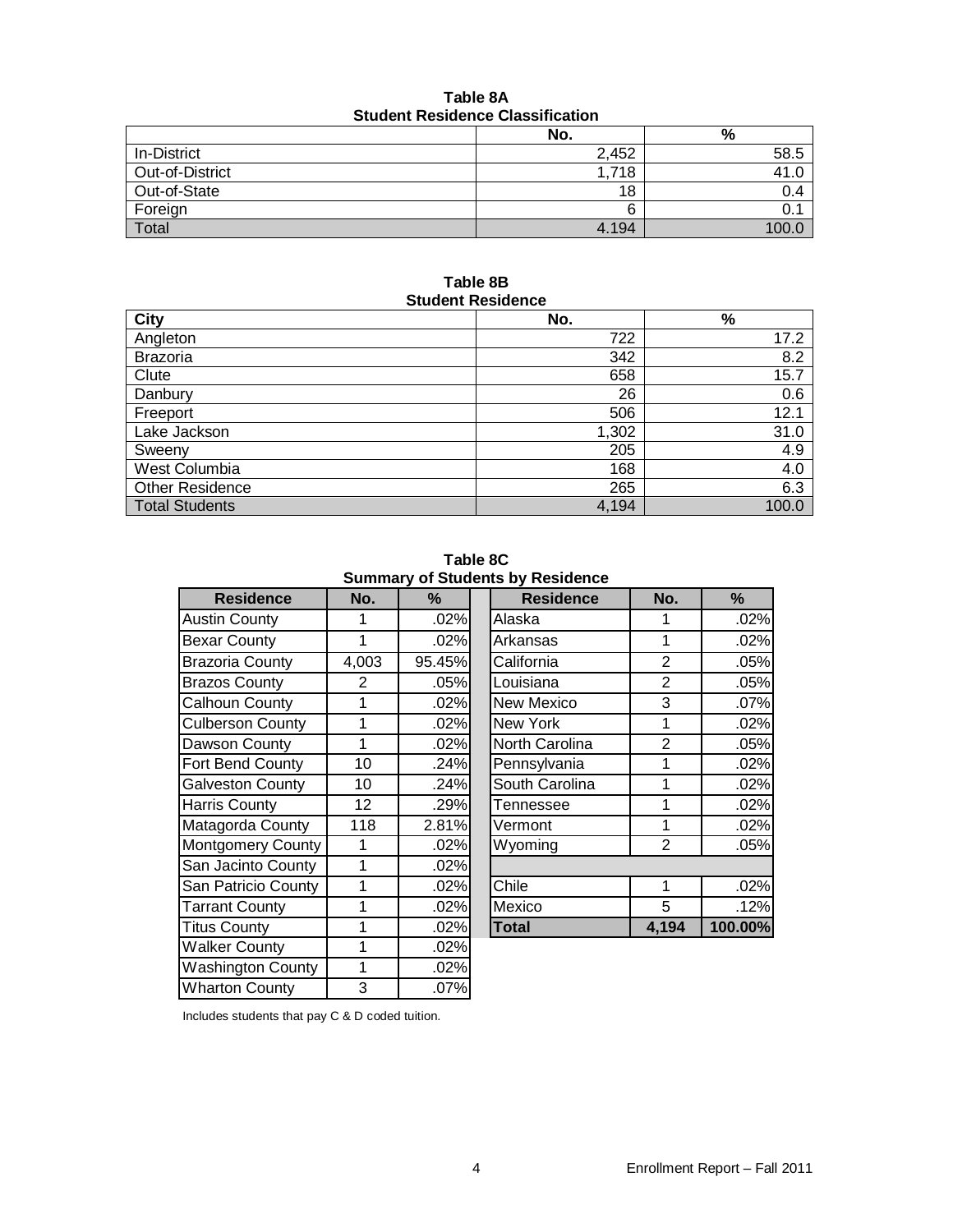#### **Table 9 High School Attended**

| School                             | No.   | $\%$  |
|------------------------------------|-------|-------|
| Angleton                           | 654   | 15.6  |
| <b>Brazosport</b>                  | 452   | 10.8  |
| <b>Brazosport Christian School</b> | 22    | 0.5   |
| Brazoswood                         | 1,190 | 28.4  |
| Columbia                           | 412   | 9.8   |
| Danbury                            | 31    | 0.7   |
| Sweeny                             | 320   | 7.6   |
| Other Schools                      | 723   | 17.2  |
| No School Assigned                 | 390   | 9.4   |
| <b>Total Students</b>              | 4,194 | 100.0 |

#### **Table 10 Ethnic Groups**

| Lullillo Oroups                  |       |       |  |  |
|----------------------------------|-------|-------|--|--|
| Race                             | No.   | $\%$  |  |  |
| White                            | 2,420 | 57.7  |  |  |
| <b>Black</b>                     | 278   | 6.6   |  |  |
| Hispanic                         | 1,398 | 33.3  |  |  |
| Asian                            | 25    | 0.6   |  |  |
| American Indian / Alaskan Native | 11    | 0.3   |  |  |
| Non-Resident Alien               | 4     | 0.1   |  |  |
| Native Hawaiian / Other Pacific  | 2     | 0.0   |  |  |
| Islander                         |       |       |  |  |
| Race Unknown                     | 56    | 1.3   |  |  |
| Total                            | 4,194 | 100.0 |  |  |

#### **Table 11 Age Distribution of BC Students**

| Age Distribution of DC Students |       |       |  |  |
|---------------------------------|-------|-------|--|--|
| Age                             | No.   | %     |  |  |
| Under 18                        | 994   | 23.7  |  |  |
| 18-21                           | 1,470 | 35.1  |  |  |
| $22 - 25$                       | 603   | 14.4  |  |  |
| $26 - 29$                       | 379   | 9.0   |  |  |
| $30-37$                         | 402   | 9.6   |  |  |
| 38 and above                    | 346   | 8.2   |  |  |
| Total                           | 4,194 | 100.0 |  |  |
| $= 23.39$<br>Average Age        |       |       |  |  |

 $Median Age = 20.0$ 

### **Table 12 New / Former Students**

|                        | No.   | %    |
|------------------------|-------|------|
| <b>Former Students</b> | 3.412 | 81.4 |
| <b>New Students</b>    | 782   | 18.6 |
| Total                  | 4.194 | 100. |

Note: New students include transfer students.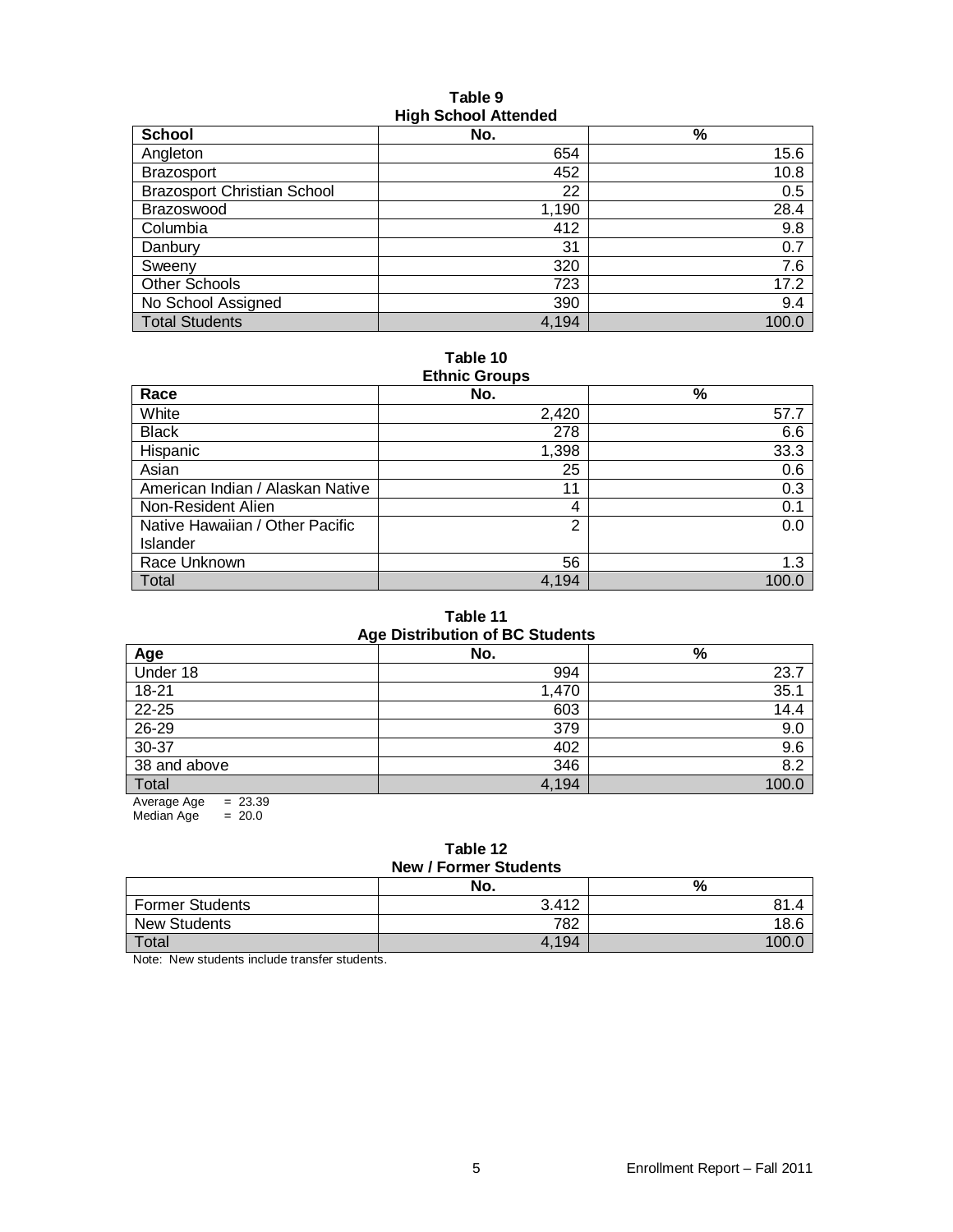### **Table 13 First Generation Students**

|                                 | No. | %     |
|---------------------------------|-----|-------|
| <b>First Generation Student</b> | 438 | 56.0  |
| Not First Generation Student    | 130 | 16.6  |
| No response in mother's or      | 214 | 27.4  |
| father's education level        |     |       |
| Total                           | 782 | 1ሰሰ ሰ |

Note: First generation students include only new students.

A first generation student is defined by both parents' education level below a Baccalaureate Degree.

### **Table 14 Majors by Full/Part-Time**

#### **Academic**

|       | No. | $\%$            |
|-------|-----|-----------------|
| Full  | 348 | 35.8            |
| Part  | 624 | 64.2            |
| Total | 972 | 10 <sup>c</sup> |

#### **Vocational - Technical**

|       | No.   | $\Omega$<br>70 |
|-------|-------|----------------|
| Full  | 368   | 25.9           |
| Part  | ,055  | 74.            |
| Total | 1,423 | 100.0          |

#### **Undecided – Academic**

|       | No.  | %                    |
|-------|------|----------------------|
| Full  | 393  | $\sim$ $\sim$<br>، ب |
| Part  | ,265 | 76.3                 |
| Total | ,658 | 100                  |

Note: The large number of part-time Undecided – Academic majors is due to concurrent / dual credit students.

#### **Bachelor's in Applied Technology**

|                    | No.   | --<br>% |
|--------------------|-------|---------|
| Full               | 40    | 28.4    |
| Part               | 101   | 71.6    |
| Total              | 141   | 100.C   |
| <b>Grand Total</b> | 4,194 | 100.C   |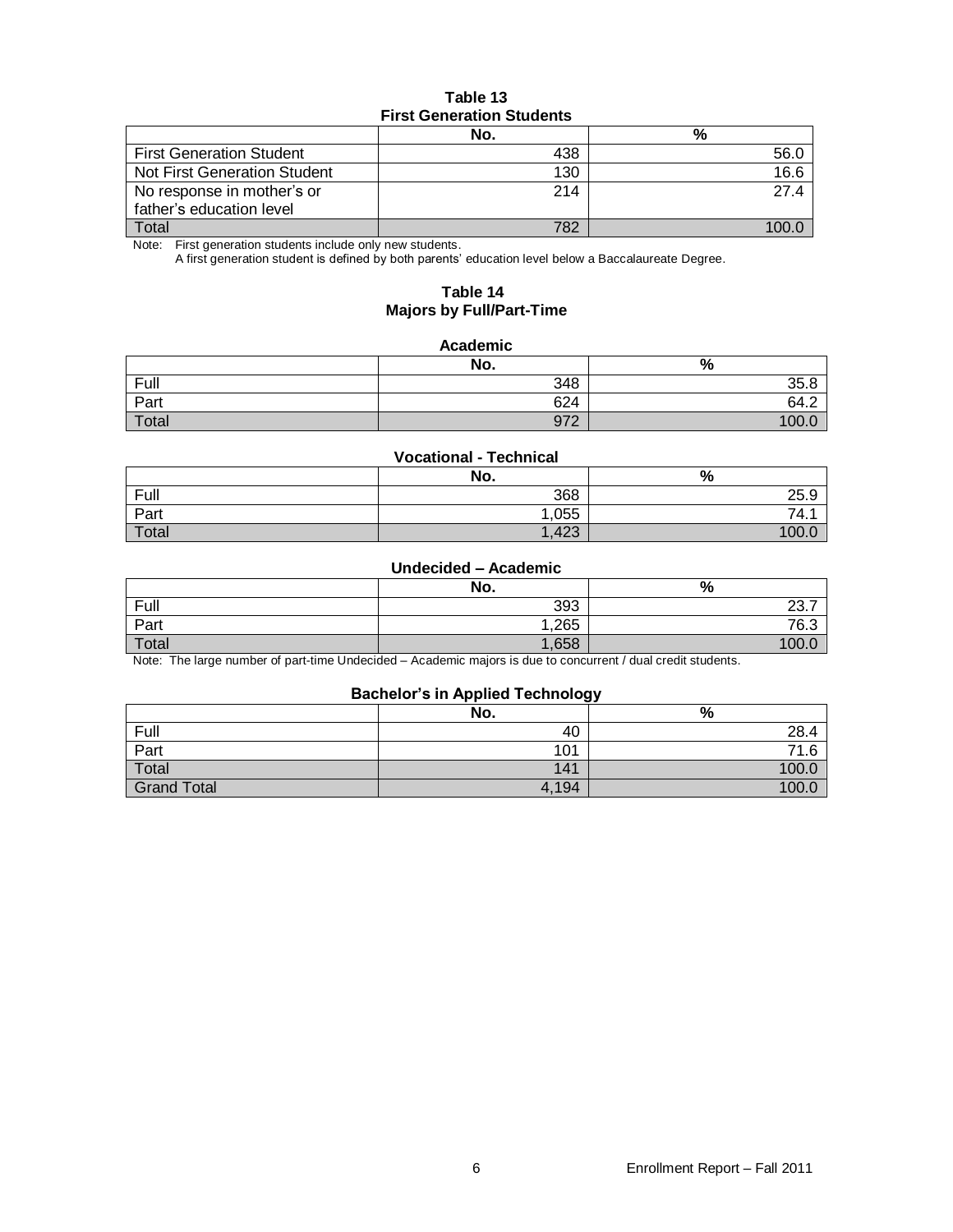#### **Table 15A Enrollment by Department**

|              | <b>Technical Programs</b> |                 |                |        |                  |             |
|--------------|---------------------------|-----------------|----------------|--------|------------------|-------------|
|              |                           |                 | <b>Contact</b> |        |                  |             |
|              | <b>Total</b>              | <b>Semester</b> | <b>Hours</b>   |        |                  |             |
|              | <b>Students</b>           | <b>Hours</b>    | Lec/Lab        | Co-op  | <b>Practicum</b> | <b>FTSE</b> |
| <b>ACNT</b>  | 60                        | 106             | 2,176          |        |                  | 8.83        |
| <b>AUMT</b>  | 140                       | 252             | 7,968          | 960    |                  | 21.00       |
| <b>BMGT</b>  | 28                        | 84              | 1,344          |        |                  | 7.00        |
| <b>BUSG</b>  | 24                        | 72              | 1,152          |        |                  | 6.00        |
| CDEC         | 37                        | 90              | 3,456          | 2,240  |                  | 7.50        |
| <b>CETT</b>  | 48                        | 72              | 1,536          |        |                  | 6.00        |
| <b>CJLE</b>  | 204                       | 510             | 16,320         |        |                  | 42.50       |
| <b>CJSA</b>  | 2                         | 6               | 672            |        | 672              | 0.50        |
| <b>CNBT</b>  | 106                       | 189             | 6,432          | 3,200  |                  | 15.75       |
| <b>CPMT</b>  | 28                        | 56              | 1,120          |        |                  | 4.67        |
| <b>CTEC</b>  | 160                       | 317             | 13,152         | 8,000  |                  | 26.42       |
| <b>DFTG</b>  | 246                       | 369             | 11,968         | 4,480  |                  | 30.75       |
| <b>ELPT</b>  | 424                       | 687             | 14,304         |        |                  | 57.25       |
| <b>ELTN</b>  | 58                        | 87              | 9,744          | 9,280  |                  | 7.25        |
| <b>EMSP</b>  | 73                        | 155             | 6,912          |        |                  | 12.92       |
| <b>ENTC</b>  | 28                        | 42              | 896            |        |                  | 3.50        |
| <b>EPCT</b>  | 73                        | 179             | 2,864          |        |                  | 14.92       |
| <b>HART</b>  | 216                       | 405             | 10,928         | 3,200  |                  | 33.75       |
| <b>HITT</b>  | 141                       | 393             | 6,528          |        |                  | 32.75       |
| <b>IMED</b>  | 52                        | 78              | 1,664          |        |                  | 6.50        |
| <b>INTC</b>  | 278                       | 487             | 11,248         | 1,600  |                  | 40.58       |
| <b>ITNW</b>  | 64                        | 96              | 2,048          |        |                  | 8.00        |
| <b>ITSC</b>  | 184                       | 310             | 7,824          | 1,600  |                  | 25.83       |
| <b>ITSE</b>  | 24                        | 48              | 960            |        |                  | 4.00        |
| <b>ITSW</b>  | 22                        | 33              | 704            |        |                  | 2.75        |
| <b>MCHN</b>  | 286                       | 447             | 16,144         | 8,000  |                  | 37.25       |
| <b>NDTE</b>  | 48                        | 72              | 1,856          |        |                  | 6.00        |
| <b>NUCP</b>  | 90                        | 190             | 3,680          |        |                  | 15.83       |
| <b>OSHT</b>  | 90                        | 241             | 8,752          | 5,440  |                  | 20.08       |
| PFPB         | 119                       | 192             | 8,304          | 5,120  |                  | 16.00       |
| <b>POFI</b>  | 182                       | 273             | 12,656         | 6,720  |                  | 22.75       |
| <b>POFM</b>  | 20                        | 30              | 640            |        |                  | 2.50        |
| <b>POFT</b>  | 212                       | 333             | 8,176          |        |                  | 27.75       |
| <b>PTAC</b>  | 570                       | 1,353           | 26,080         |        |                  | 112.75      |
| <b>RNSG</b>  | 250                       | 428             | 17,968         |        |                  | 35.67       |
| <b>TECM</b>  | 50                        | 100             | 2,000          |        |                  | 8.33        |
| <b>VNSG</b>  | 171                       | 285             | 7,904          |        |                  | 23.75       |
| WLDG         | 218                       | 419             | 17,328         | 1,920  |                  | 34.92       |
| <b>Total</b> | 5,026                     | 9,486           | 275,408        | 61,760 | 672              |             |

Note: Enrollment may be duplicated.

FTSE = fall semester hours divided by 12.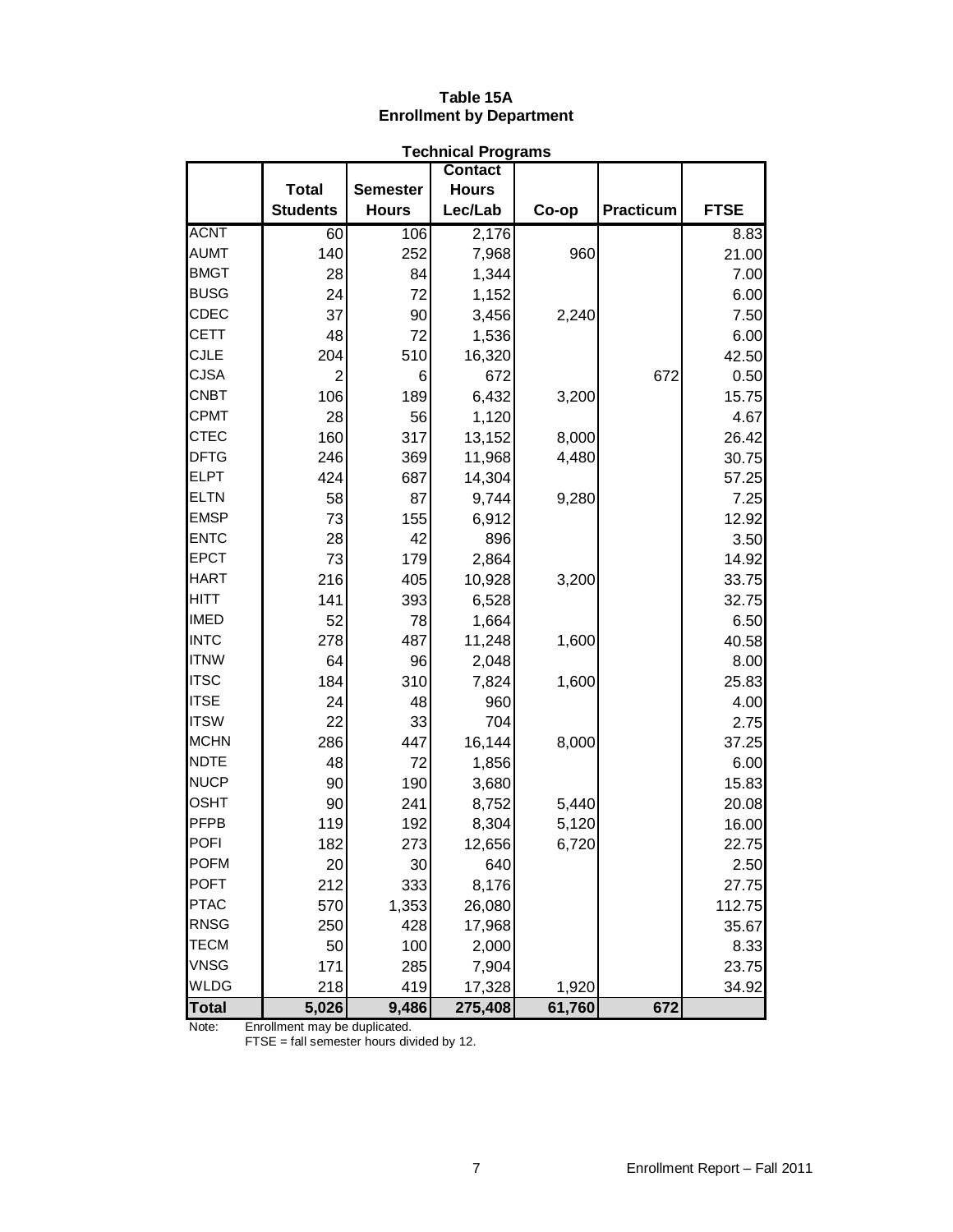|                    |                 |                 | <b>Academic Programs</b> |          |                  |             |
|--------------------|-----------------|-----------------|--------------------------|----------|------------------|-------------|
|                    |                 |                 | <b>Contact</b>           |          |                  |             |
|                    | <b>Total</b>    | <b>Semester</b> | <b>Hours</b>             |          |                  |             |
|                    | <b>Students</b> | <b>Hours</b>    | Lec/Lab                  | Co-op    | <b>Practicum</b> | <b>FTSE</b> |
| <b>ACCT</b>        | 118             | 236             | 3,776                    |          |                  | 19.67       |
| <b>ARTS</b>        | 374             | 927             | 17,952                   |          |                  | 77.25       |
| <b>BCIS</b>        | 606             | 1,212           | 24,240                   |          |                  | 101.00      |
| <b>BIOL</b>        | 1,135           | 2,297           | 55,216                   |          |                  | 191.42      |
| <b>BUSI</b>        | 17              | 51              | 816                      |          |                  | 4.25        |
| <b>CHEM</b>        | 550             | 1,100           | 25,088                   |          |                  | 91.67       |
| COSC               | 42              | 84              | 1,680                    |          |                  | 7.00        |
| <b>CRIJ</b>        | 147             | 441             | 7,056                    |          |                  | 36.75       |
| <b>DRAM</b>        | 36              | 62              | 1,952                    |          |                  | 5.17        |
| <b>ECON</b>        | 95              | 285             | 4,560                    |          |                  | 23.75       |
| <b>EDUC</b>        | 86              | 129             | 2,752                    |          |                  | 10.75       |
| <b>ENGL</b>        | 1,085           | 2,923           | 49,424                   |          |                  | 243.58      |
| <b>ENVR</b>        | 124             | 248             | 5,952                    |          |                  | 20.67       |
| <b>GEOG</b>        | 19              | 57              | 912                      |          |                  | 4.75        |
| GOVT               | 493             | 1,479           | 23,664                   |          |                  | 123.25      |
| <b>HIST</b>        | 705             | 2,115           | 33,840                   |          |                  | 176.25      |
| <b>HUMA</b>        | 199             | 597             | 9,552                    |          |                  | 49.75       |
| <b>MATH</b>        | 1,753           | 4,153           | 75,648                   |          |                  | 346.08      |
| <b>MUAP</b>        | 16              | 16              | 256                      |          |                  | 1.33        |
| <b>MUEN</b>        | 60              | 60              | 3,600                    |          |                  | 5.00        |
| <b>MUSI</b>        | 121             | 267             | 4,704                    |          |                  | 22.25       |
| PHIL               | 28              | 84              | 1,344                    |          |                  | 7.00        |
| <b>PHYS</b>        | 112             | 224             | 5,376                    |          |                  | 18.67       |
| <b>PSYC</b>        | 1,063           | 3,189           | 51,024                   |          |                  | 265.75      |
| SOCI               | 176             | 528             | 8,448                    |          |                  | 44.00       |
| <b>SPAN</b>        | 102             | 208             | 3,920                    |          |                  | 17.33       |
| <b>SPCH</b>        | 322             | 966             | 15,456                   |          |                  | 80.50       |
| <b>TECA</b>        | 80              | 147             | 2,848                    |          |                  | 12.25       |
| <b>TMGT</b>        | 172             | 488             | 7,808                    |          |                  | 40.67       |
| <b>Total</b>       | 9,836           | 24,573          | 448,864                  | $\bf{0}$ | $\mathbf 0$      |             |
| <b>Grand Total</b> | 14,862          | 34,059          | $\overline{724,}272$     | 61,760   | 672              |             |

# **Table 15B Enrollment by Department**

Note: Enrollment may be duplicated.

FTSE = fall semester hours divided by 12.

| Table 15C                                     |  |
|-----------------------------------------------|--|
| <b>Enrollment by Undecided Academic Major</b> |  |

| <b>Hegis Code</b> | <b>Major</b>         | <b>Students</b> |  |  |
|-------------------|----------------------|-----------------|--|--|
| 6950 & 9996       | Undecided – Academic | .658            |  |  |